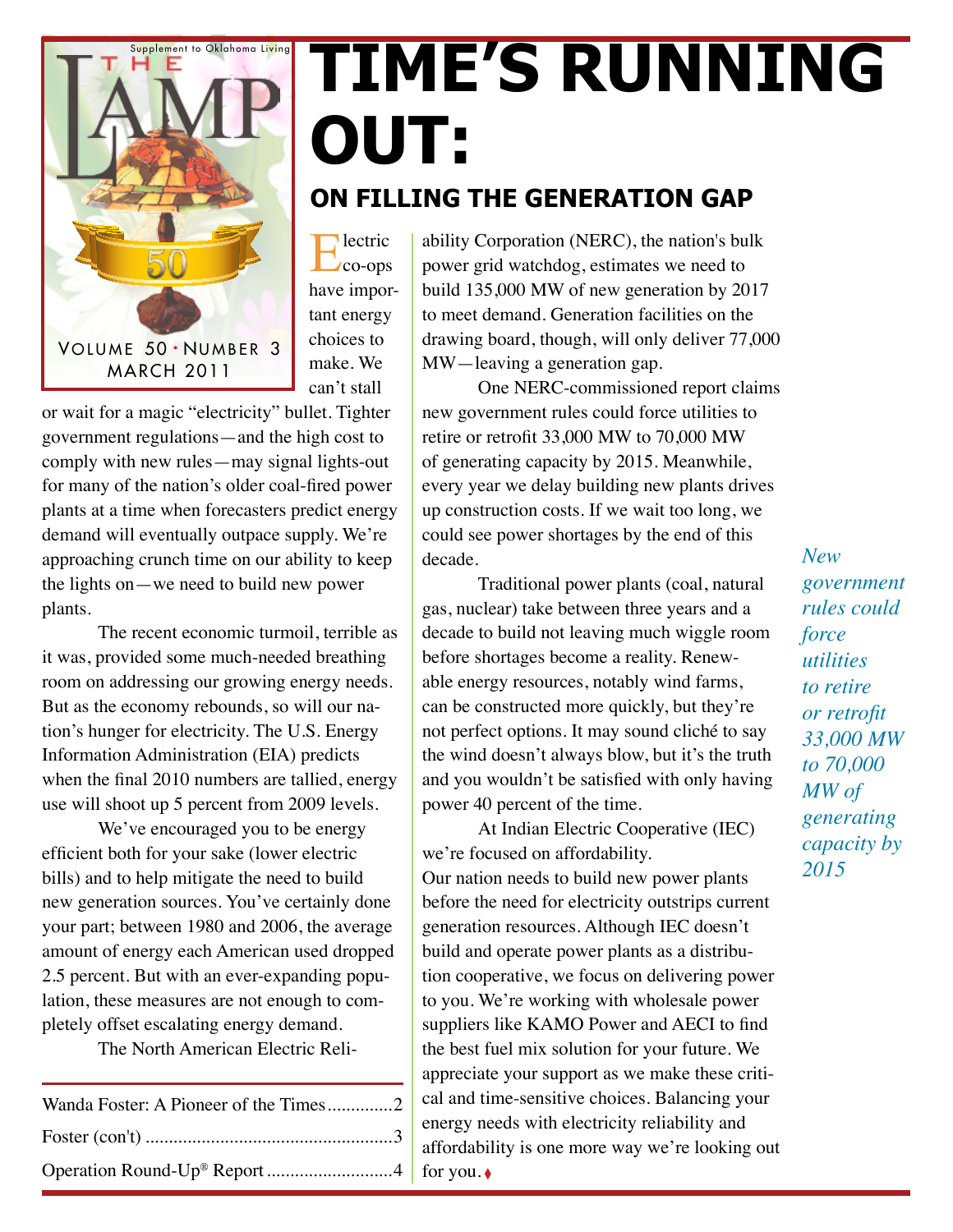

### By C.L. Harmon

seems to fit her in the traditional sense of pioneering ideas, which there have been many over the years both as a board member and unique hobbyist.

Want a unique hobby? How about raising bears for a unique hobby? Yes I said Bears! Those big furry, strong and ferocious beasts that one never wants to run into while strolling through the woods on a nature hike. Well Foster keeps a couple in her backyard; Snuggie and Huggie I believe she calls them. Each one weighing 500 pounds and will eat peppermint from her hand.

Like most of her ideas, Foster looks at a situation, determines what, if anything, is wrong, decides it needs to be fixed and then says, "oh why not." From that point on she jumps head first and always lands on her feet.

As for her background, Foster taught school for 30 years in Tulsa after being an economist for PSO. But keeping with her belief that slowing life down only speeds up the end of it, she decided to run for a director's position 20 years ago and won by only four votes. Seeing as how she kept the position all these years, it appears she has won over many of those voters she didn't have in the first election.

When she first took her position, one of the main problems was with tree trimming. She explained that she supported the concept of bringing the program in house which has turned out to be one of the board's best decisions in her opinion. It would seem that at least two of

hey call me the pioneer woman," she said of her fellow board members who sit on OAEC's Board of Trustees. To most this might seem an insult to a woman in her mid-seventies, but to Wanda Foster, its just a term of endearment. Maybe even a form of respect for this woman who is the oldest seated on the board, its oldest trustee with 20 years of experience and the current vice-president. "

**Indian Ele** 

Foster is the third in a series of stories written to give co-op members a window in which to see those who represent them...an introduction of sorts. It's also a way for members to see how IEC works for its members based upon the ideas they cultivate and grow into policy.

Policy is where Foster appears to play a large role. Ironically, "pioneer woman" also

*"They call me the pioneer woman," Wanda Foster*

*<u>stative</u>*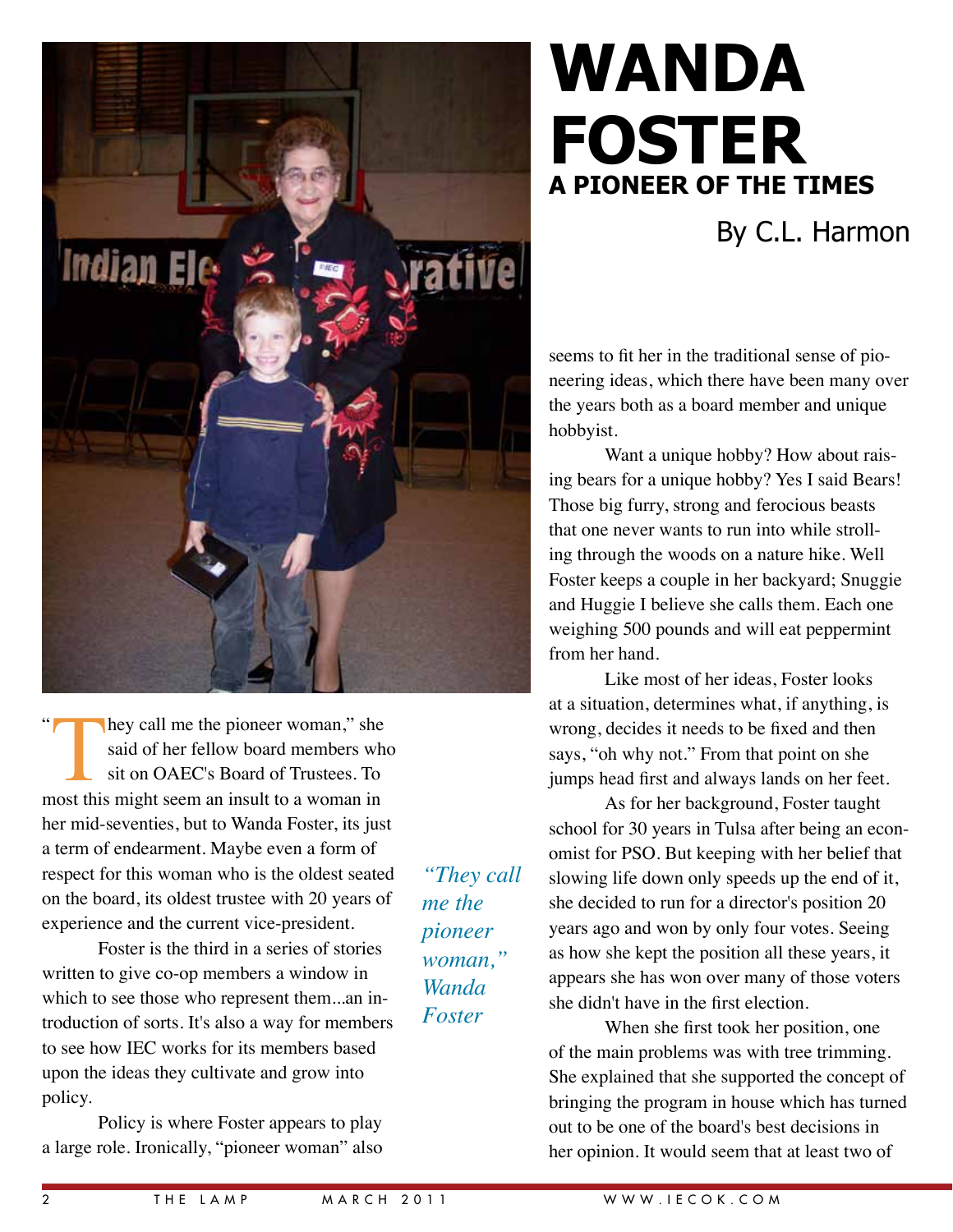the fellow board trustees concur as both Greg Fielding and Mike Spradling both mentioned the same success in their story interviews.

She considers herself a community leader, but not in an arrogant way. She said that her compulsion to correct what she deems wrong just unintentionally places her in that position; probably that school teacher mentality. An example of her efforts would be in the establishment of the Silver City Fire Department. Fires, which were a big problem in that area, combined with the problem of not having a local fire department just seemed wrong and so, along with others in the area, she helped to establish one.

An interesting fact about her efforts for the fire department is how she utilized a program through IEC to make it a reality. The project was funded by using Federal grant money given to the co-op to further economic development. The trustees have been using the \$300,000 grant to fund economic development over the last ten years. The funds are used as a revolving account being lent out and paid back over and over again.

"This program has been very successful. In the ten years since we received the grant, we have helped economic growth. But it's the fire station I'm most proud of," she said. Speaking of fire departments, another of her accomplishments is the option for people to pay their fire dues through their IEC bill. Since she helped initiate the program, 13 fire departments have signed on. And the best thing, it doesn't cost the co-op anything, because the interest on the money collected pays for the cost of the program, according to Foster. This is the other thing she is proudest of, she added.

Back to co-op business, Foster is very concerned with the rising cost of power. She opted not to talk about specifics such as coal prices and EPA regulations since both Spradling and Fielding covered those concerns so well in their stories and she doesn't want to bore readers. So instead, she illustrated it through a re-

cent event. While in the post office, she noticed an elderly woman sobbing. When she inquired as to why, the lady showed her a \$56 gas bill and relayed that she didn't know how she would pay it. Foster snatched the bill from the lady's hand and drove directly to city hall and paid the bill.

"I can't do that every month, but I could that month," she quipped. She has the same concern for members during meetings.

"They (fellow board trustees) laugh at me because I really watch the expenses. Someone suggests chain saws and I'm thinking what! Why? What's wrong with the ones we have?" She then has a laugh at her own expense.

Since many of Foster's quests become accomplishments, it should also be noted that she just completed a term as the first woman to ever serve on the Oklahoma Association of Electric Cooperative's Board of Trustees. A position which she, "really enjoyed," she said. Other honors/accomplishments include being voted the Outstanding Young Woman of Oklahoma for 1970 and the Outstanding National Senior Citizen for 2001. For the 2001 honor, she received \$20,000 and donated half to the Oilton Chamber of Commerce.

In her final remarks, she spoke extremely high of IEC's Round Up Club, which is a program that takes the difference from participants' bills that is needed to round the bill up to the next dollar amount, and then uses that money as an assistance fund for IEC members. Oh, and she added that she may be 75 years old but she acts 55 and she's going to stay with the board until someone beats her out of her position.

An interesting footnote about Foster: Remember those bears mentioned in the beginning of this story. They have produced 35 offspring which Foster has raised. All of those bears have been placed in zoos throughout the country. In addition, she has raised llamas and apes too. Why?...Why not! ◊

*In addition, she has raised llamas and apes too. Why?... Why not!*